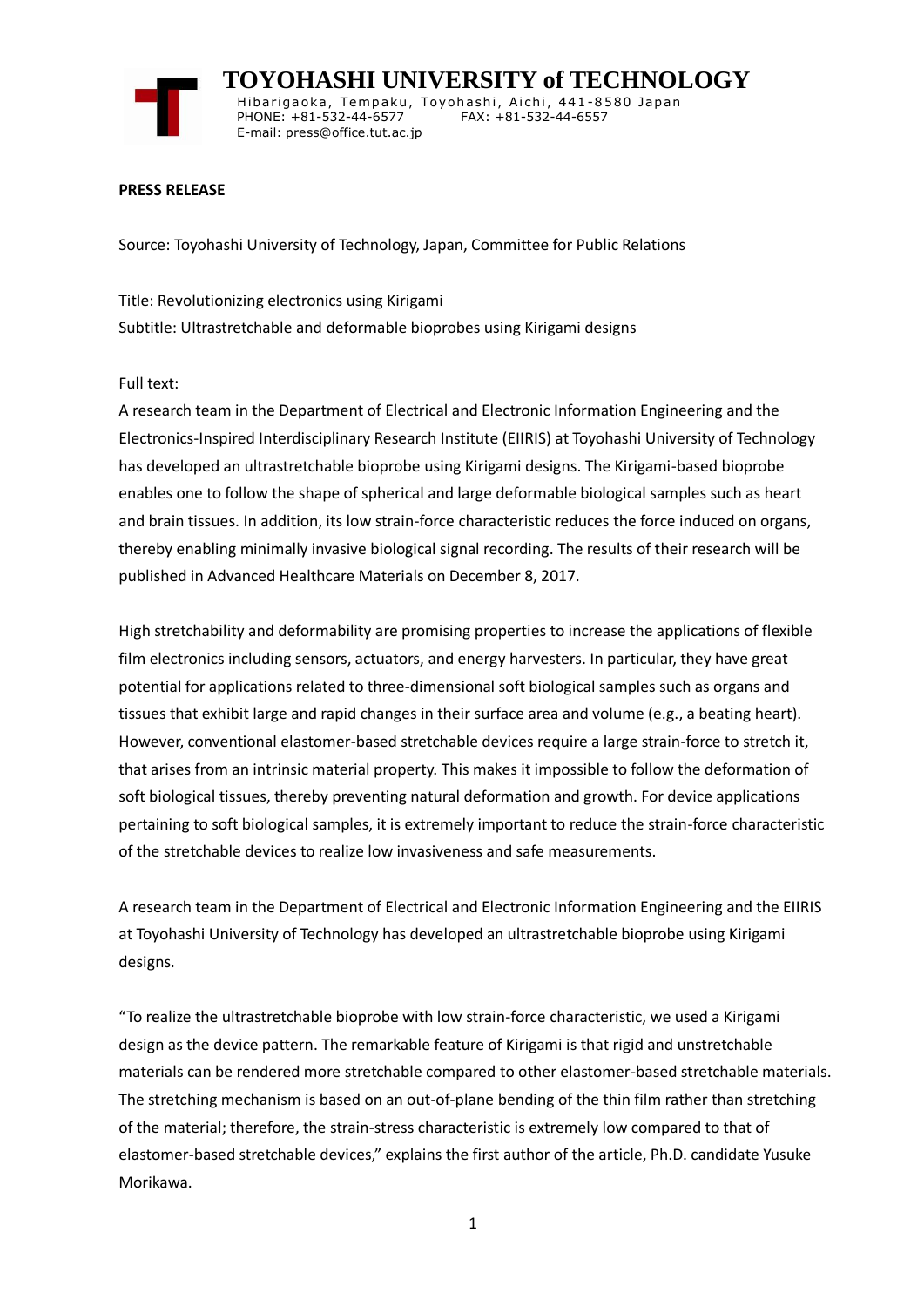# **TOYOHASHI UNIVERSITY of TECHNOLOGY**

Hibarigaoka, Tempaku, Toyohashi, Aichi, 441-8580 Japan PHONE: +81-532-44-6577 FAX: +81-532-44-6557 E-mail: press@office.tut.ac.jp

The leader of the research team, Associate Professor Takeshi Kawano, said, "The idea germinated in my mind one morning when I woke up and saw my son playing with Origami and Kirigami. I saw him realize high stretchability of the paper while creating the Kirigami designs. This made me wonder whether it is possible to develop stretchable electronics using the concept of Kirigami. Surprisingly, our preliminary studies on Kirigami-based parylene films by microelectromechanical systems technology exhibited high stretchability of 1,100%. In addition, we are extremely excited that the fabricated Kirigami-based bioprobes possess the distinct advantages of high stretchability and deformability, and are capable of recording biological signals from the cortical surface and beating heart of a mouse."

The research team believes that the Kirigami-based bioprobes can also be used to probe tissues and organs that exhibit time-dependent changes in their surface and volume due to growth or disease. This is expected to lead to the eventual realization of a completely new measurement method that can be instrumental in understanding the mechanisms governing growth and diseases like Alzheimer's.

## Funding agency:

This work was supported by Grants-in-Aid for Scientific Research (A) (No. 25249047), (B) (No. 17H03250), for Young Scientists (A) (No. 26709024), the PRESTO Program from JST, and Strategic Advancement of Multi-Purpose Ultra-Human Robot and Artificial Intelligence Technologies program from NEDO. Y.M. was supported by the Leading Graduate School Program R03 of MEXT. R. N. was also supported by Takeda Science Foundation.

## Reference:

Yusuke Morikawa, Shota Yamagiwa, Hirohito Sawahata, Rika Numano, Kowa Koida, Makoto Ishida and Takeshi Kawano (2017). Ultrastretchable Kirigami bioprobes. Advanced Healthcare Materials, 10.1002/adhm.201701100.

Further information Toyohashi University of Technology 1-1 Hibarigaoka, Tempaku, Toyohashi, Aichi Prefecture, 441-8580, JAPAN Inquiries: Committee for Public Relations E-mail: press@office.tut.ac.jp